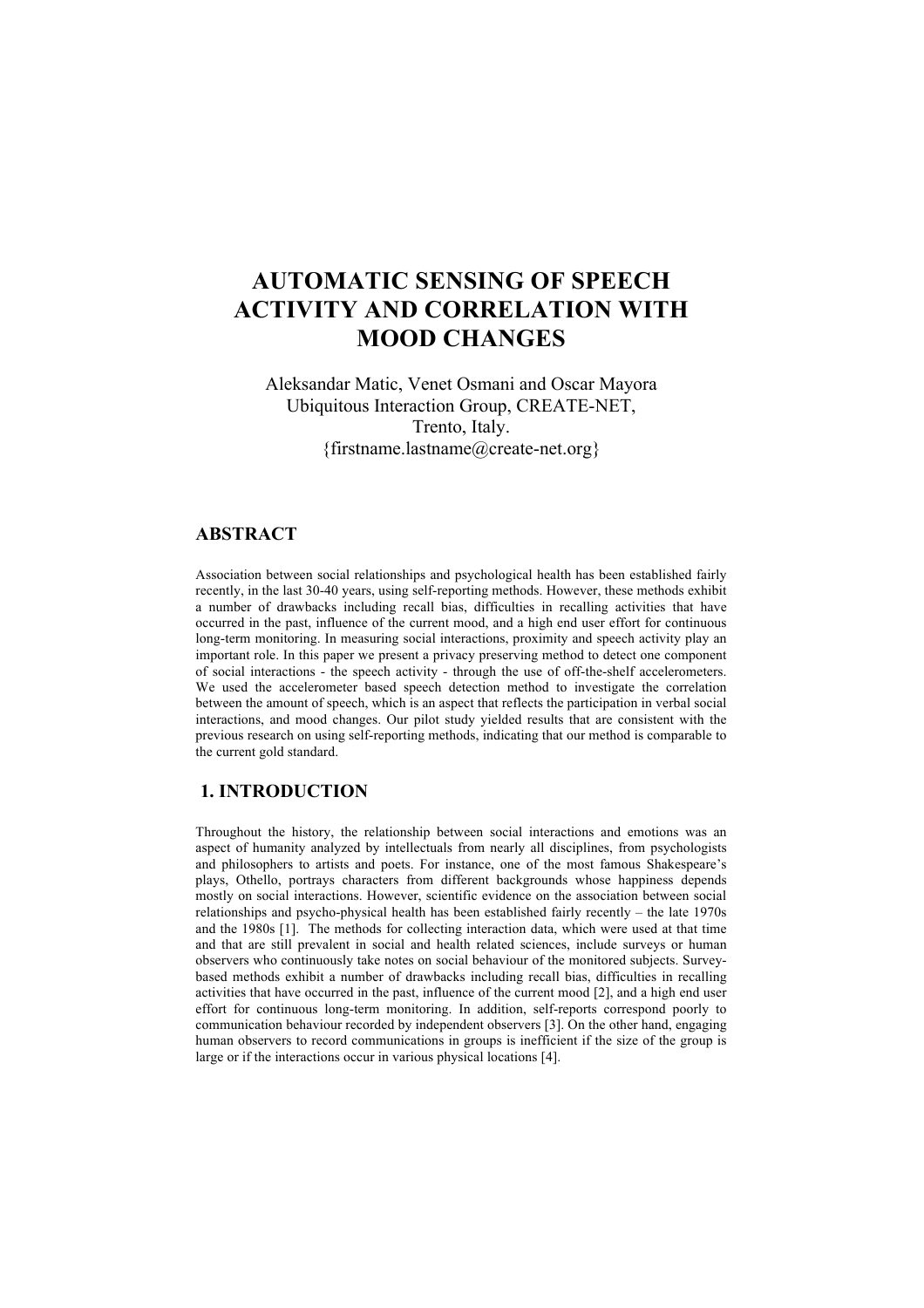The use of automated sensing techniques for capturing social activity has been explored in the past decade, in order to address the limitations of self-reporting and observational methods. Recognizing the occurrence of social interactions in an automatic way is typically based on sensing proximity of subjects and/or on detecting speech activity. Since solely physical proximity does not always provide enough evidence for inferring social interaction [5] (for example, two colleagues sitting across from each other in the office and not interacting), methods for detecting social interactions usually include audio data analysis. This requires the activation of microphone that is either mounted in a monitored area or embedded in a mobile device (the mobile phone [6] or specialized device such as Sociometer [4]). However, in a number of situations (for example, in public spaces or in the case of monitoring patients) audio data cannot be obtained due to legal or ethical issues [7]. Moreover, activating microphone typically raises privacy concerns in subjects, even with methods that do not require continuous voice recording, thus affecting their natural behaviour.

In this work, we present the approach of detecting speech activity using an off-the-shelf accelerometer intended to identify another manifestation of speech different than voice, namely the vibration of vocal chords. The vibrations, caused by phonation, spread from the area of larynx to the chest level, which is a convenient place for attaching a sensor with an elastic band (similarly to attaching respiratory or cardio sensors) minimizing the interference with typical daily routines. We envision that the accelerometer-based speech detection can complement methods for automatic recording of social interactions, as an alternative to audio data analysis through microphones that may raise privacy concerns in subjects thus affecting their natural behaviour.

We used the accelerometer based speech detection method to investigate the correlation between the amount of speech, which is one aspect that reflects the participation in verbal social interactions, and mood changes. The current literature in social psychology reports several studies that examined how the social activity impacts the mood during the day [8] [9] [10] [11] [12], however none relied on the automated methods for collecting data. Despite being a pilot study with 10 subjects, the experimental setting was fully unconstrained yielding results that are consistent with the previous research [10][11][12] that reported positive association between the mood dimension of PA (positive affect) and the amount of speech activity.

## **2. DETECTING SPEECH ACTIVITY WITH AN ACCELEROMETER**

#### **Privacy issues in interaction data collection**

When detecting speech activity and, in general, sensing social interactions, an important issue is regard for subjects' privacy [13]. Capturing natural behavior pertains to recording people as they freely go about their lives, however there is a typically trade-off between the quality of collected data and the level of respecting subjects' privacy [6].

Privacy issues relate to an array of ethical norms that needs to be addressed. All subjects in the study should always know that they are being monitored, moreover they must have the right to authorize the use and the diffusion of the collected data [13]. If monitoring involves audio archives, they can be partially or totally deleted by subjects while recording uninvolved parties without their consent is considered unethical and illegal [6]. Despite addressing all the ethical norms, people are prone to change their behaviour if they have concerns about the way of monitoring, which negatively affects the reliability of the collected data. In the case of old methods such concerns can be raised due to a human observer, while for sensor-based approaches the presence of audio data analysis is critical. When automatically recording social behaviour, protecting privacy often implies discarding useful information [6] which is not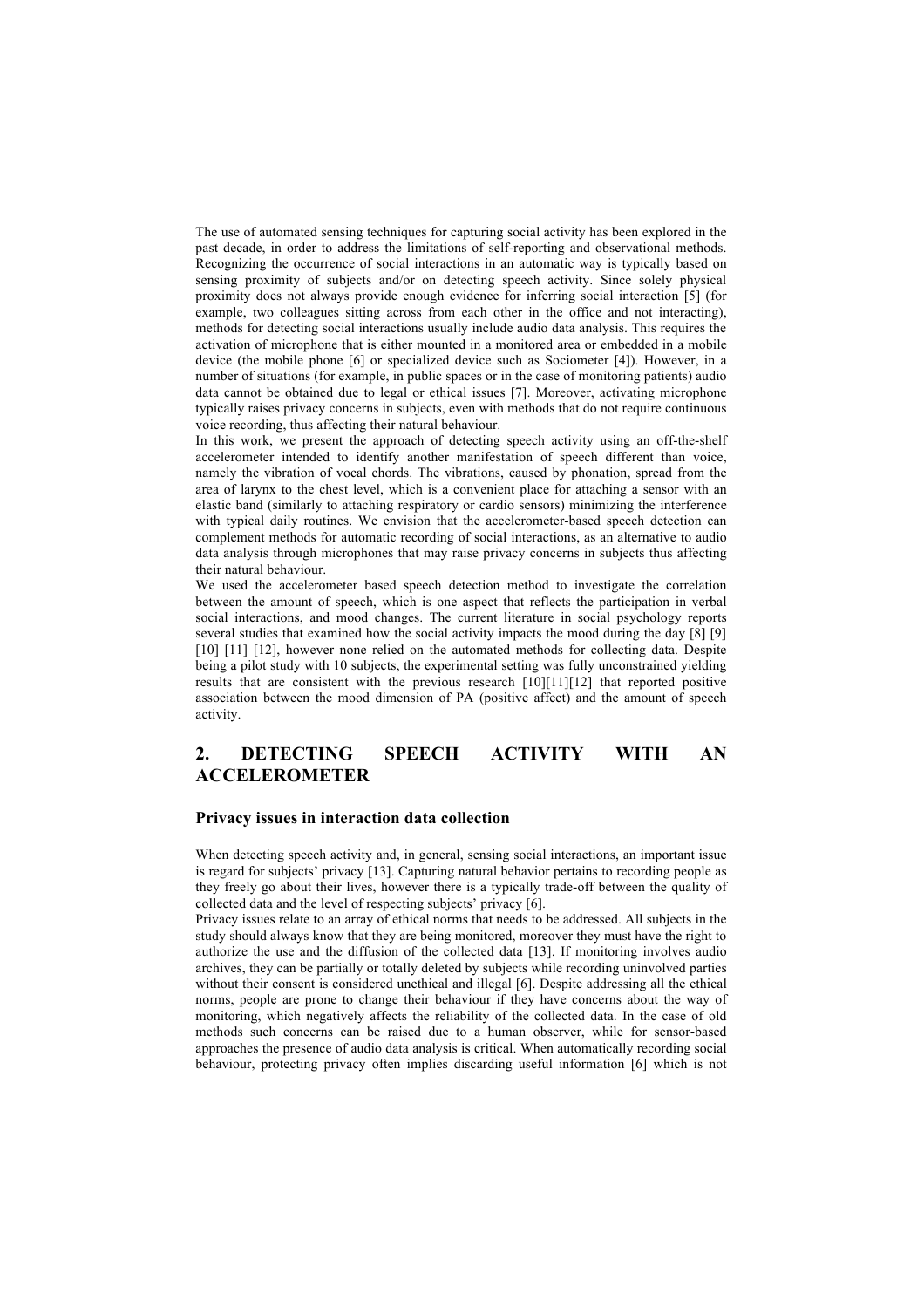always acceptable trade-off thus in some studies even the raw audio data was analyzed [14]. In response to this, several experimental designs included privacy-sensitive recording techniques, however the fact that microphone is activated may still raise concerns thus affecting subjects' natural behaviour. This often depends on the technical education and cultural background of monitored subjects, which can affect the perception of privacy [15] [16].

## **Our approach**

As an alternative to microphone-based methods for detecting speech, a few studies aimed to infer speech activity based on mouth movement, fidgeting, or gestures [7] [17] detected using machine vision. However, this limits application scenarios to areas that are covered with the camera system. Therefore, we attempted to avoid audio or visual cues for detecting speech activity, which led us to investigate physiological effects of phonation – vocal chords vibrations.

After the age of 20 the predicted fundamental frequency of vocal chords remains approximately 100Hz for male and 200Hz for female adults [18]. Therefore, identifying vibrations of these fundamental frequencies produced by vocal chords during phonation pertains to speech activity detection. Instead of a purpose-built accelerometer (with an appropriate shape, targeted frequency range and sensitivity), we investigated the use of an offthe-shelf accelerometer thus aiming for an easily applicable and cost effective solution. Since mounting sensors on the neck (close to the larynx area) may be too obtrusive, we selected the chest surface, in particular the central part of the sternum which is the area with the highest displacement amplitude of vocal chords vibrations [19]. This position is also convenient for attaching a sensor with an elastic bend (similarly to attaching respiratory or cardio sensors) minimizing the interference with typical daily routines.

#### **Data analysis**

In our experiments we used Shimmer accelerometer [20] attached at the chest level to analyze frequency spectrum. The sensor specifications are as follows: the range of  $\pm 1.5$  and  $\pm 6g$ , sensitivity of 800mV/g at 1.5g and a maximal sampling rate of 512Hz. According to the Nyquist-Shannon sampling theorem, the ceiling boundary frequency component that can be detected using this accelerometer is 256 Hz, which fulfils the requirements for the intended application (since the fundamental frequencies of vocal chords are approximately 100Hz for males and 200Hz for females). To analyze the frequency domain of acceleration time series (square roots of the sum of the values of each axis x, y and z squared), the method relied on Discrete Fourier Transform (DFT) defined for a given sequence xk,  $k = 0, 1, ... N-1$  as the sequence Xr,  $r = 0, 1, ..., N-1$  [21]:

$$
X_r = \sum_{k=0}^{N-1} x_k e^{-j2\pi rk/N}
$$

Frequency spectrum was analyzed in Matlab applying the Fast Fourier Transform (FFT) to calculate the DTF and then the power spectral density was computed.

As expected, low amplitudes of the chest wall vibration were similar to the noise level thus making it difficult to distinguish accelerometer readings that contained speech from those that contained noise, only by analyzing the frequency spectra. In order to tackle the problem of noise, a simple noise cancelling strategy [22] was applied which consists of summing frequency spectra in time. This strategy is based on the assumption that the signal components are always focused in the same frequency range in contrast to noise that is, in this case, more random. Considering time frames for performing power spectral density analysis, the best accuracy was achieved by analyzing a sum of power spectral densities computed separately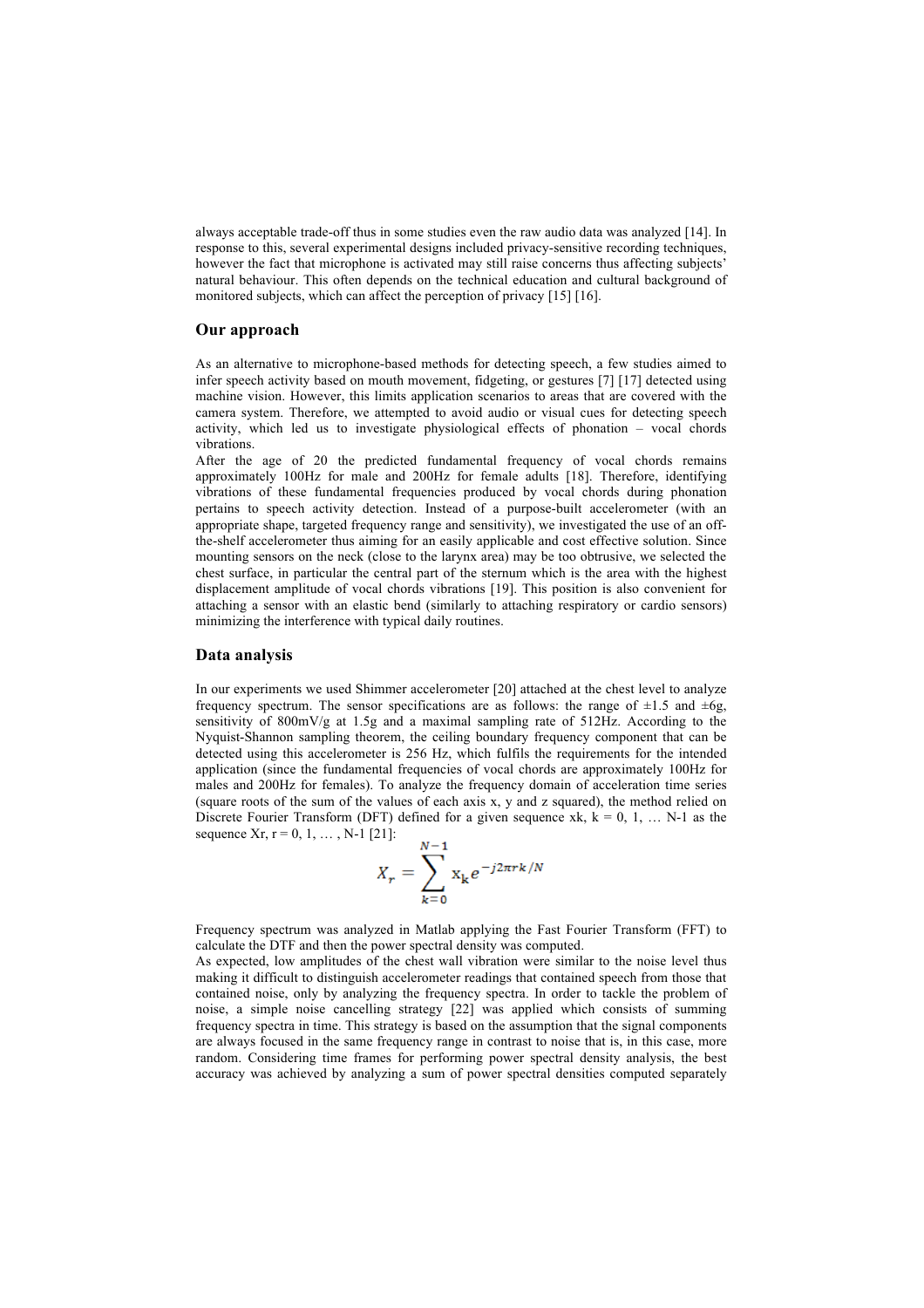for five consecutive 2-second long time series (corresponding to 1024 samples in this case). Hence, each 10-seconds frame was represented with the power spectral density that was a sum of spectral densities computed for each 2 seconds. Therefore, our goal was to recognize the presence of spectral components that correspond to speech with the resolution of 10 seconds. Processing data in 10-second time frames resulted in the highest accuracy regardless of the duration of the speech i.e. whether there was only one word spoken or a continuous talk of 10 seconds. Decreasing the resolution corresponded to lower ratio between speech amplitudes and noise levels while processing data in longer time units was more likely to fail in detecting shorter durations of speech.

We investigated various classification algorithms (namely SVM, Naïve Bayes, Naïve Bayes with kernel density estimation and k-NN) and parameters for characterizing the spectral density (namely mean, maximal, minimal, and integral values regarding different frequency ranges). It turned out that Naïve Bayes with kernel density estimator applied on the two parameters – integral and mean values of the components between 80 Hz and 256 Hz, provided the highest classification accuracy. Note that the classification selection, a choice of signal parameters, frame size for calculating power spectral density and the resolution cannot be generalized since they strongly depend on the accelerometer's characteristics. In the following, we report the accuracy of our approach.

#### **Results**

We created a set of accelerometer data that contained speech activity of 19 subjects, 10 males and 9 females (overall, 2 minutes each subject, that is 38 minutes, divided in 10-second time frames) and accelerometer readings that contained physical movements without voice (approx. 2 hours of accelerometer readings that included sitting, standing and normal speed walking in 10-second data resolution). The voice recognition accuracy was estimated through leave-oneout method of sequentially selecting accelerometer readings that corresponded to one subject/one activity as a test unit while using the rest of the set for building the model (training set for Naïve Bayes with KDE classification). The voice was correctly recognized in 93% of cases while mild physical activities without voice induced false positives in 19% (Table 1a). The same model was used to test accelerometer readings acquired in more intensive activities such as fast walking or running which resulted in 29% rate of false positives (Table 1b).

| a)                 | Voice<br>Detected | No Voice<br>Detected | b)                                           | <b>Fast Walking</b><br>or Running |
|--------------------|-------------------|----------------------|----------------------------------------------|-----------------------------------|
| Voice              | 93%               | 7%                   | No voice detected $71\%$<br>(true negatives) |                                   |
| Mild<br>Activities | 19%               | 81%                  | Voice detected<br>(false positives)          | 29%                               |

Table 1. Speech Detection Accuracy

Our approach demonstrates that the speech activity can be reliably detected in typical daily situations that include mild activities. More intense activities such as running may result in a higher rate of false positives. However, using different type of accelerometer may mitigate this.

The accelerometer-based approach does not require capturing privacy sensitive information. However, on the other hand, it imposes a sensor worn at the chest level, which may be perceived by subjects as obtrusive, consequently stigmatizing them. This issue, while currently a concern, may be mitigated, since accelerometers are increasingly becoming widely adopted both in research and everyday life. The shape and size of already accepted commercial accelerometer-based solutions can suit also the speech recognition purpose (such as Fitbit [28]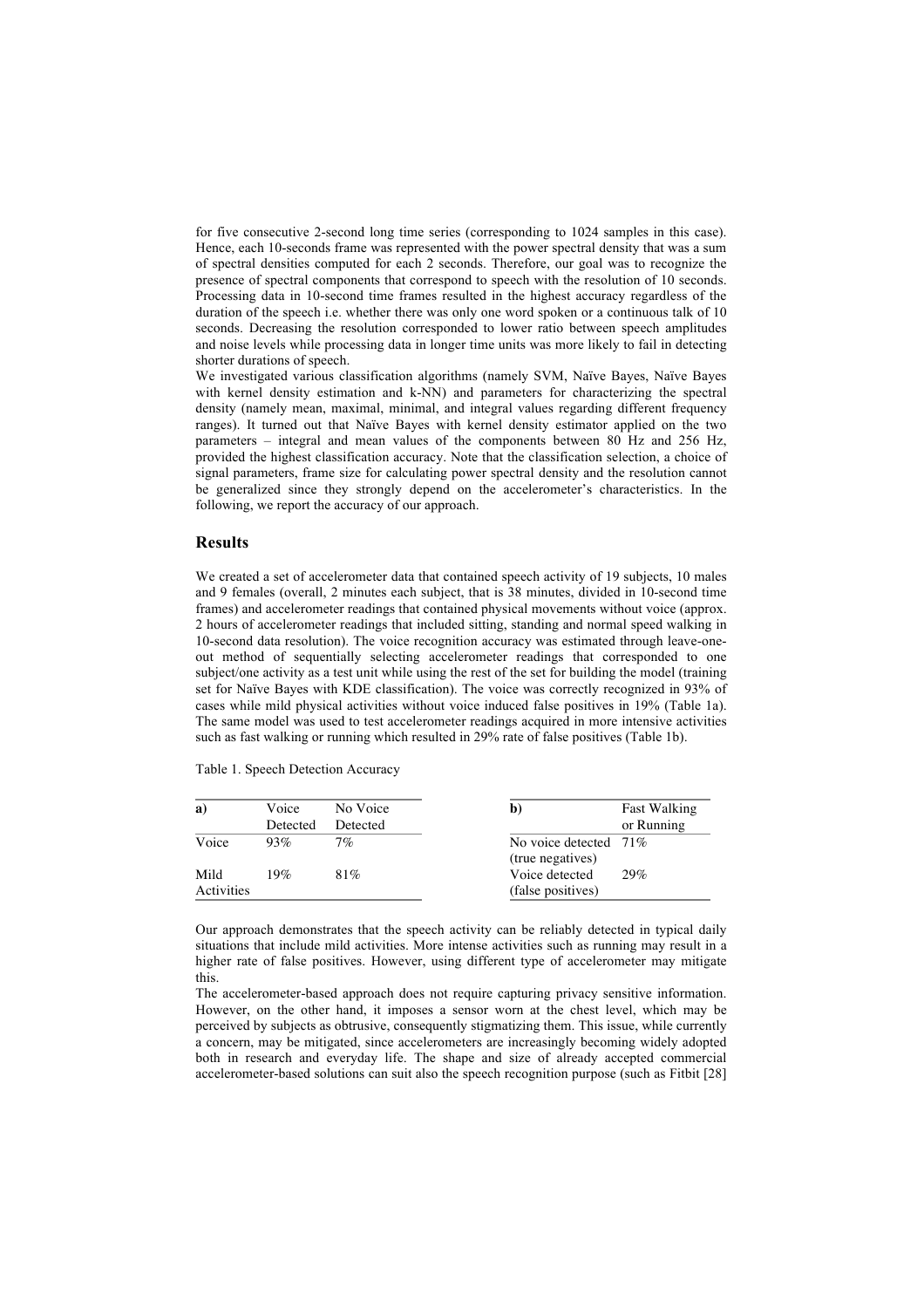– an accelerometer device for tracking wellbeing aspects of individuals' behavior), while the chest area is convenient for attaching a sensor with an elastic band (similarly to attaching respiratory or cardio sensors) minimizing the interference with typical daily routines. Therefore, imposing an accelerometer as an alternative to the use of microphone was a compromise for preventing privacy concerns in subjects while providing a mobile solution for continuous monitoring of speech activity.

In the following section we apply this approach to investigate the correlations between the amount of speech and the mood states.

## **3. SPEECH ACTIVITY AND MOOD CHANGES**

The current literature reports several studies that examined how the social activity impacts the mood states during the day [8] [9] [10] [11] [12]. Vittengl et al. [8] and Robbins et al [9] demonstrated that different types of social encounters provoke diverse emotional effects, while there is also an association between the overall amount of social interactions and responses in positive affect [10][11][12]. All the studies were consistent in revealing the positive relation between social events and the mood dimension of positive affect (PA), while negative affect (NA) factors were shown to be correlated either with only certain types of conversations or not associated with social activity at all.

Through a pilot study, we investigated the correlation between self-reported mood changes and the overall amount of speech within a certain interval that reflects participation in verbal social interactions. This study demonstrates the use of low cost sensing technologies for monitoring speech activity as one aspect of social behavior, which according to the previous studies, has an impact on emotional response of individuals.

While we automatically estimate the amount of speech activity, the mood in subjects was measured relying on the standard, questionnaire based method. Despite of an increasing attention that the field of automatic mood recognition has been receiving, the practical use of such methods, as a reliable alternative to standardized questionnaires, has not been demonstrated yet. Therefore, we opted for the method of assessing mood fluctuations during the day based on EMA (Ecological Momentary Assessment) approach in order to compare retrospective and momentary mood data [23]. The EMA approach, which involves asking participants to report their psychological state multiple times a day, reduces the critical issue of retrospective recall of extended time intervals. The retrospective recall is related to cognitive and emotive limitations that bias the recall of autobiographical memory influencing subject's report by most salient events during the recall interval. The questionnaire used in this study was derived from a well-established scale – the Profile of Mood States (POMS) that consists of 65 items in its standard version. However, long and repeated mood questionnaires become a burden on subjects; therefore we derived 8 adjectives from the POMS scale, namely cheerful, sad, tensed, fatigued, energetic, relaxed, annoyed and friendly that were rated on 5 point scale (1-not at all, 2- a little, 3- moderately, 4- quite a bit, 5- extremely). The points were summed across the items related to PA and NA dimensions while the difference in scores between two sequential questionnaires was taken as a measure of relative change of subject's mood states. The questionnaires were administered three times a day, scheduled to best fit with office workers' routines that participated our experiments. Typically, the questionnaires were answered in the morning, after lunch and at the end of working day.

#### **Study Design**

One's mood may depend on a number of different factors, such as circadian rhythms [24], type of environment [25], quality of sleep [26], state of health, private problems or some other factors incomprehensible not only through direct measurement but also difficult for an individual himself/herself to identify. Therefore, it may be impossible to consider all the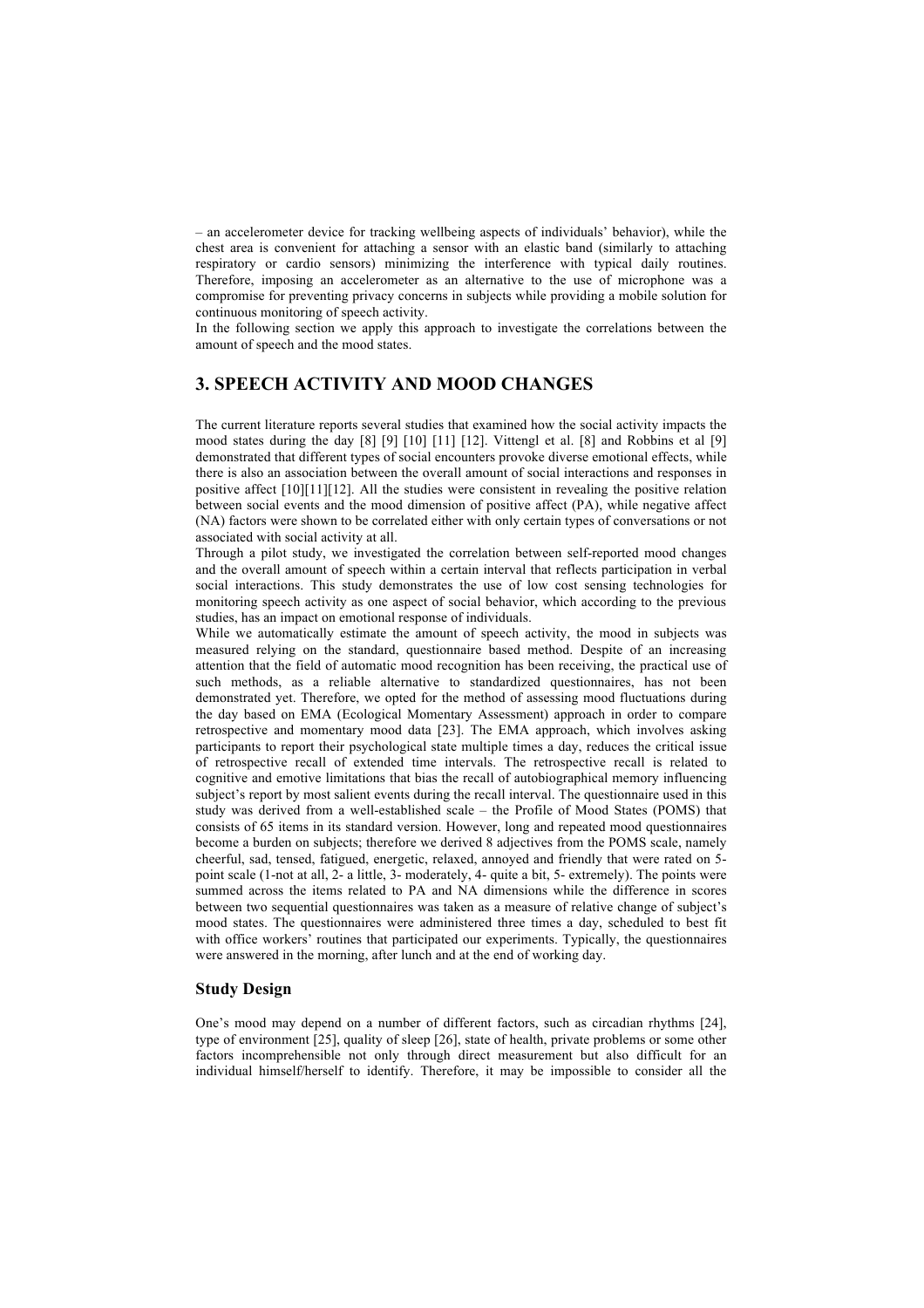factors that influence the mood and provide the ultimate conclusion about the exact cause of one's state of mood. For this reason, this study follows relative changes of the mood dimensions of PA/NA rather than focus on an absolute mood state, while assuming that interval between two mood assessments of a couple of hours (in the experimental design) is not sufficient for a significant change in "background" factors. It is hypothesized that these factors, such as private problems for example, are likely to be constantly present during relatively longer periods of time while, the activities within that period have pre-dominant influence on relative changes of mood. The goal of this research is to capture patterns of the amount of speech activity, in most cases, provoke similar responses in individuals' mood.

#### **Experiments**

In order to estimate the amount of speech activity within a certain period, the Shimmer accelerometer [20], attached on the chest, was continuously sampling and storing the data. Applying the model described in the previous section, each 10-second time frame of the acquired data was separately queried and classified according to the presence of speech. Afterwards, for each interval of interest we calculated the number of minutes in which at least one 10-second frame indicated speech status thus providing an aggregated number of minutes in which subjects were speaking. Overall 10 knowledge workers (7 males, 3 females) were recruited during one working week (5 working days). The characteristics of the sample are presented in Table 2.

| Age (years)                                   | $33.3+9.4$     |
|-----------------------------------------------|----------------|
| Marital status                                |                |
| Married                                       | $0\%$          |
| Single, Divorced                              | $100\%$        |
| University/post diploma                       | 90%            |
| Work hours/week                               | $39.2 + 1.7$   |
| Duration between two questionnaires (minutes) | $221.3+37.0$   |
| Morning intervals (minutes)                   | $250.3 + 37.5$ |
| Afternoon intervals (minutes)                 | $192.3 + 41.2$ |
| Number of reported positive mood changes      | $4.9 \pm 1.5$  |
| Number of reported negative mood changes      | $5.4 + 2.0$    |

Table 2. Characteristics of the sample

The paper-based questionnaires were administered at 10:00, 14:00 and 18:00 (or with slight deviations when subjects were temporary unable to fill-out the questionnaire) thus dividing working day in two intervals of interest – one between 10:00 and 14:00 and another between 14:00 and 18:00. The amount of speech activity was expressed as the number of minutes in which speech status was identified, divided by the duration of the monitored interval. In total, 122 questionnaires were collected and the self-reported mood dimensions of PA and NA were analyzed with respect to the amount of speech activity detected in the previous time interval. Overall, 78 such intervals were analyzed, with the duration of  $221\pm37$  minutes, in which subjects spent 27.9±12.1% of time (minutes) in speech activity.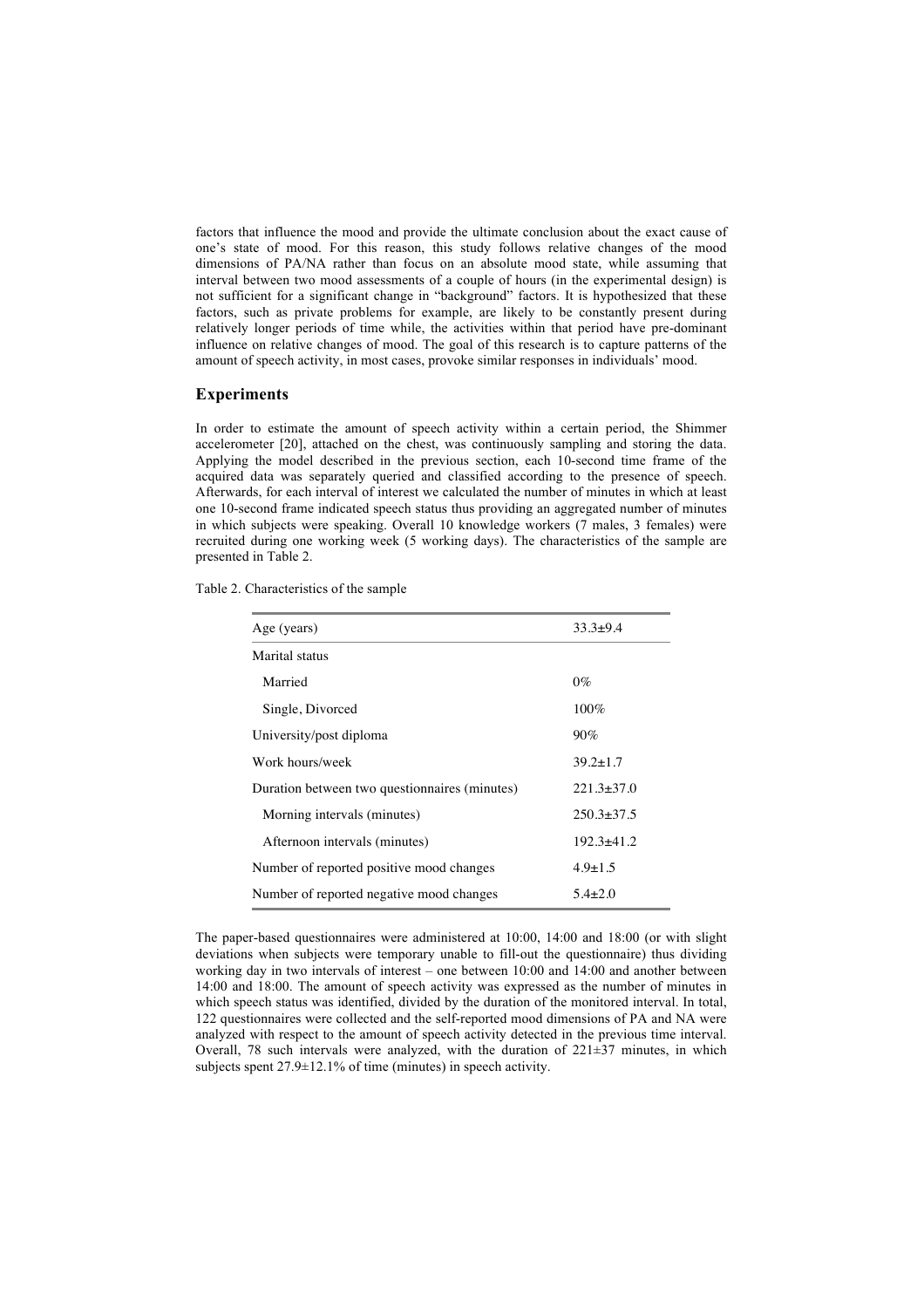

Fig. 1. Distributions of Spearman correlations between an amount of speech activity and a) PA and b) NA

Fig. 1 shows the distribution of Spearman correlation between the amount of speech activity as estimated from accelerometer readings and reported mood changes. The mean correlation between the amount of speech activity and PA and NA scores was 0.34±0.27 (min=-0.03, max=0.76) and  $-0.07\pm0.33$  (min= $-0.62$ , max=0.39) respectively.

The distribution of the correlations between the amount of detected speech and PA scores were significantly greater than 0 (t=4.009, P<0.005) and not significantly skewed. The distribution related to NA scores was not significantly less than  $0$  ( $t=0.721$ ) and was significantly negatively skewed.

The results suggest that the time spent in speech activity (reflecting the participation in verbal social interactions) was positively correlated with changes in reported PA and was not related to the changes in NA scores. On the other hand, the mood score reported at the beginning of monitored interval and the amount of speech activity within that interval showed no significant correlations, 0.153 and 0.225 for PA and NA respectively, indicating that participation in verbal social interactions was not influenced by the initial subjects' mood.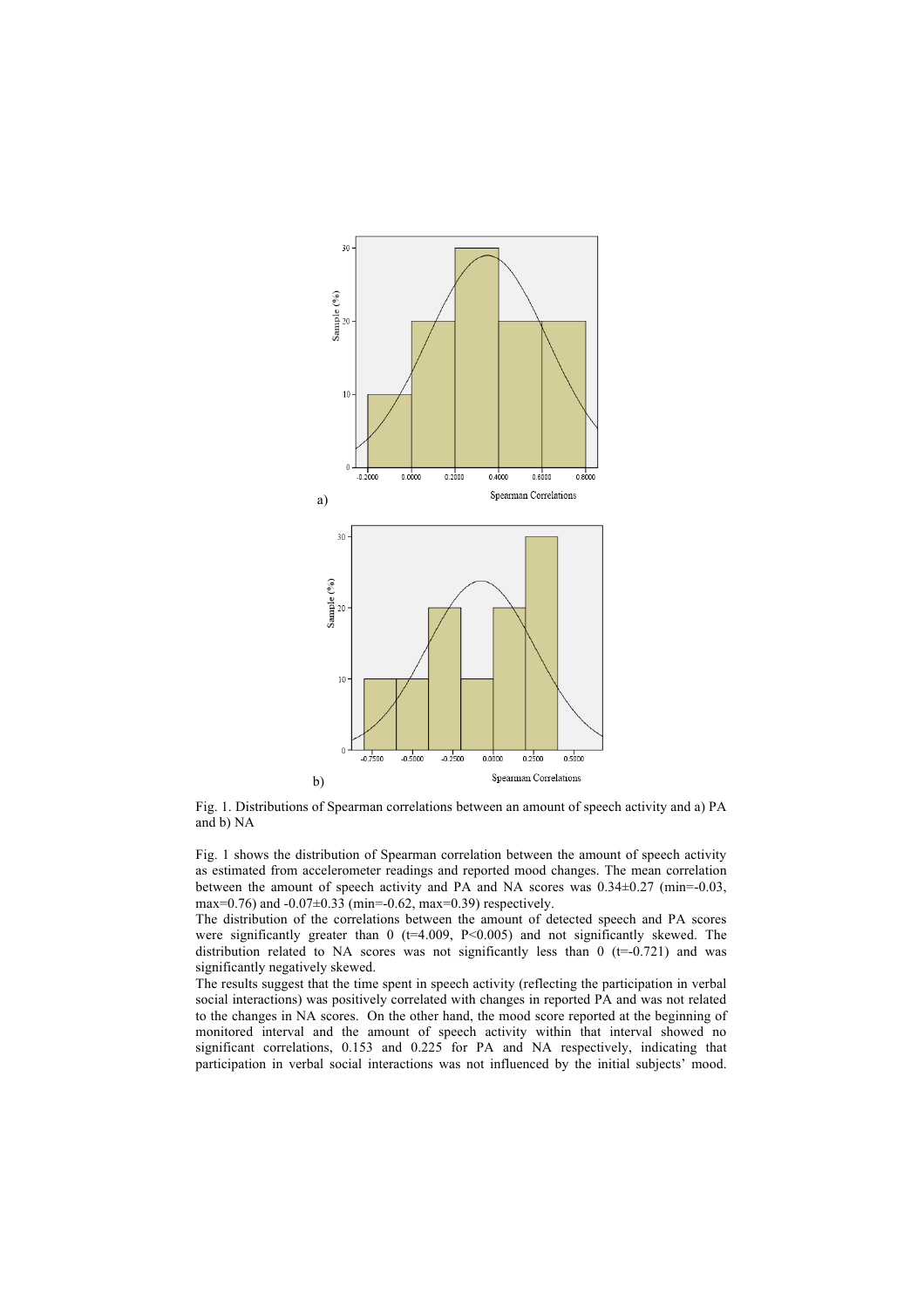This may be due to the fact that working environment typically imposes conversations leaving no options for the one to choose the level of socialization depending on the current state of mood.

## **4. CONCLUSION**

In this paper we presented the concept of using an off-the-shelf accelerometer to infer speech activity by detecting vibrations at the chest level. This approach does not require capturing sensitive data, with a trade-off that includes a sensor worn at the chest level, which may be perceived by subjects as obtrusive. However, as an alternative to microphone-based method, the use of an accelerometer was a compromise for preventing privacy concerns in subjects while providing a mobile solution for continuous monitoring of speech activity. Such an approach allows for privacy-preserving collection of a large amount of speech activity data while being an easily applicable and a cost effective solution

We investigated the correlation between the amount of speech and the mood changes through a pilot study relying on the accelerometer based approach to detect speech activity. The results of our study suggest that the amount of speech, which reflects the engagement in verbal communications, positively relate to the reported PA while no evidenced correlations were found for NA. These results show that verbal interactions are an important factor to be considered when taking into account the overall wellbeing of subjects in general and knowledge workers in particular.

## **5. REFERENCES**

[1] J. S. House, K. R. Landis, and D. Umberson, "Social relationships and health.," Science (New York, N.Y.), vol. 241, no. 4865, pp. 540-5, Jul. 1988.

[2] M. Rabbi, T. Choundhury, S. Ali, and E. Berke, "Passive and In-situ Assessment of Mental and Physical Well-being using Mobile Sensors," in 13th International Conference on Ubiquitous Computing (UbiComp'11), 2011.

[3] H. R. Bernard, P. Killworth, D. Kronenfeld, and L. Sailer, "The Problem of Informant Accuracy: The Validity of Retrospective Data," Annual review of anthropology, vol. 13, no. 1, pp. 495-517, 1984.

[4] T. Choudhury and a. Pentland, "Sensing and modeling human networks using the sociometer," Seventh IEEE International Symposium on Wearable Computers, 2003. Proceedings., no. 1997, pp. 216-222, 2004.

[5] D. Wyatt, T. Choudhury, J. Keller, and J. Bilmes, "Inferring Colocation and Conversation Networks from Privacy-sensitive Audio with Implications for Computational Social Science," in ACM Transactions on Intelligent Systems ans Technology, 2010.

[6] D. Wyatt, T. Choudhury, and J. Bilmes, "Inferring colocation and conversation networks from privacy-sensitive audio with implications for computational social science," ACM Transactions on Intelligent Systems and Technology (TIST), vol. 2, no. 1, 2011.

[7] M. Cristani, A. Pesarin, and A. Vinciarelli, "Look at who's talking: Voice activity detection by automated gesture analysis," in Workshop on Interactive Human Behavior Analysis in Open or Public Spaces, 2011.

[8] J. R. Vittengl and C.S.Holt, "A Time-Series Diary Study of Mood and Social Interaction," Motivation and Emotion, vol. 22, no. 3, pp. 255-275, 1998.

[9] P.R. Robbins and R. H. Tanck, "A study of diurnal patterns of depressed mood," Motivation and Emotion, vol. 11, no. 1, pp. 37-49, 1987.